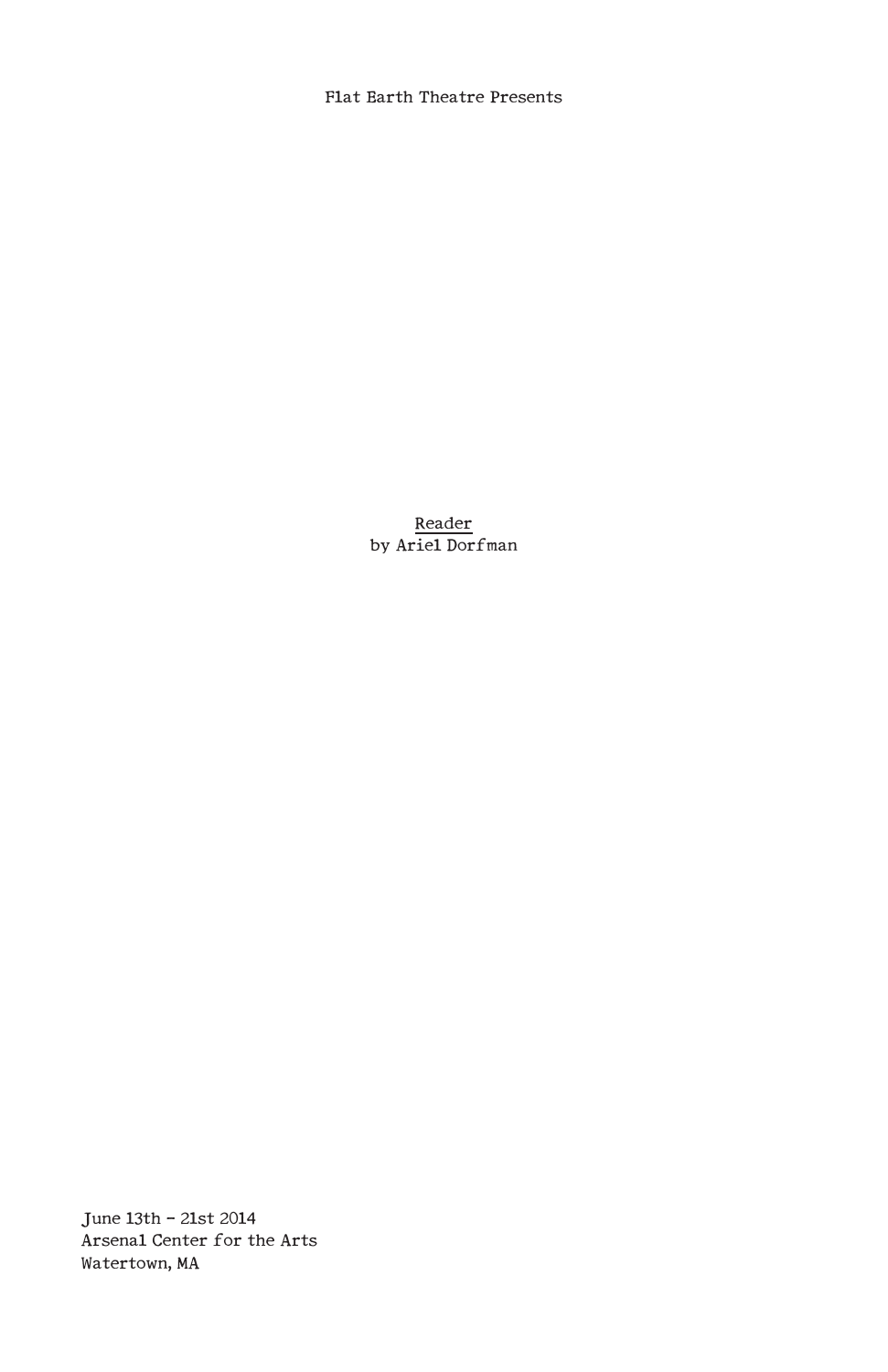# Reader by Ariel Dorfman directed by Jake Scaltreto

#### The Cast

Robin Gabrielli (Daniel / Alfonso): Robin is very grateful to return to Flat Earth after his appearances as Manton in Lovecraft's Unnamable Tales and Donny in Rocket Man. Robin is a Boston area actor, sound designer and musician whose other stage credits include Patrick in Love in a Glass Jar (Here Comes Everybody, 20l3), Robert in Love, Billy Bunny (Acme, 20l3), Brent / Alexander in Drop Dead (Acme, 20l2), Harry in The Man From Earth (Hovey, 20l2), and Dan in Closer (Hovey, 20l2). Robin would like to thank the talented and tireless people who make up Flat Earth for producing this very important play, the cast and crew of Reader for lending their talents to it, and you for coming to see it.

James Hayward (Nick / Enrique / Malko): James is humbled to take on his third Flat Earth stage appearance, having acted in The Complete Works of William Shakespeare (Abridged) and Bug, directed the original radio play adaptation Lovecraft's Unnamable Tales, and most recently been seen in the staged reading of Ariel Dorfman's Widows. Outside of Flat Earth, he has studied Acting at the Royal Academy of Dramatic Art in London, appeared in many film endeavors, and built more puppets than any man should. James would like to take this opportunity to express his gratitude to his fellow company members and the rest of the Reader cast and crew for their unrelenting efforts.

Samuel Frank (The Director): Samuel Frank is completely thrilled to be making his non-school-affiliated theatrical debut with Flat Earth and hopes they haven't made a terrible, terrible mistake. Sam has been involved in theater since he was old enough to project his voice across a room. He is a member emeritus of the Yale Dramatic Association. Notable college roles include John Wilkes Booth in a mainstage production of Stephen Sondheim and John Weidman's Assassins and The Boss in Bill Russell and Henry Krieger's Side Show, Yale's 2006 commencement musical. Still, Sam's most memorable experience as a thespian happened offstage (but on-air!) during a live February 2000 broadcast by his high school's radio station in which his head was shaved for The King And I.

The Crew Producer Kevin Mullins Stage Manager Amy Lehrmitt Scenic Design Niki DeSimini Lighting Design Chris Bocchiaro Sound Design Chris Larson Costume Design Lindsay Eagle Technical Director Leigh Downes Asst. Technical Director Adam Teti Build Crew Rebecca Dunham Master Electrician Kevin Zebrecky Wardrobe Manager Coriana Hunt Swartz Graphic Design Stewart Holmes Run Crew Amy Lehrmitt Board Op Caitlin Mason House Manager Kevin Mullins Violence Consultant Cameron Beaty Gosselin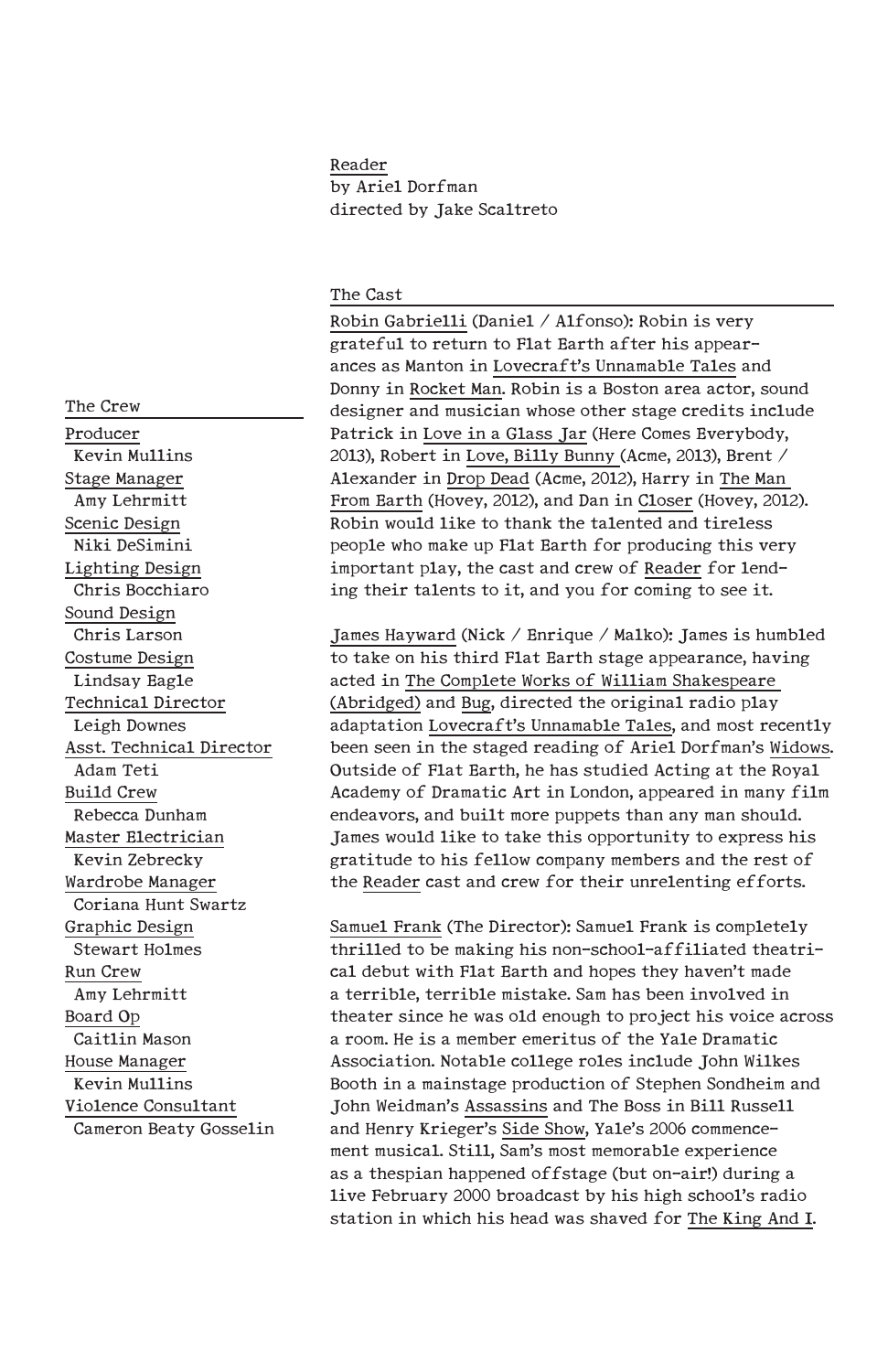Rachel Sacks (Irene / Jacqueline): Rachel was last seen on stage at the Firehouse Center for the Arts in Newburyport, MA in David Ives' All in the Timing. Favorite roles include: Maryanne Hobson in Hack License, Petruchio in Taming of the Shrew, and Moll in Kid Simple. Rachel is also a puppeteer, helping to create and perform original puppetry pieces that toured in theatres throughout New York City, including St. Anne's Warehouse. She holds a BA from Sarah Lawrence College, and is a graduate of the Moscow Art Theatre School in Moscow, Russia. More recently, Rachel is also responsible for developing a Theatre and Recovery Workshop that she runs monthly for adults struggling with mental illness, and has been asked to present and teach this workshop to Mental Health Care workers across the state of Massachusetts. She is thrilled to have had the opportunity to work with Flat Earth Theatre, and thanks the fantastic cast and crew for an inspiring experience.

Sara Jones (Tanya / Sonia): Sara was last seen on stage as Kathryn Schaub (and others) in Radium Girls at the AACT National Theatre Festival in Carmel, Indiana (Winner for Best Production). Other roles include Ruby in Second Samuel (DASH nomination for Best Ensemble), Theresa in Circle Mirror Transformation (DASH Nomination for Best Ensemble), Ann Deever in All My Sons (DASH Award for Best Ensemble), Ophelia in Hamlet, Annelle in Steel Magnolias (Winner for Best Ensemble at EMACT 20l0), Professor Thickstick, Schmidt and Others in Spring Awakening (Zeitgeist Stage - IRNE winner for Best Production, Small Company), Lady Capulet in Romeo & Juliet, Pattie Levaco in Kimberly Akimbo, Madame de Tourvel in Les Liaisons Dangereuses and Mindy in 5 Women Wearing the Same Dress (Winner for Best Supporting Actress at EMACT 2005). She is very grateful for this opportunity and has loved the Flat Earth Process. She'll be sad to see this one go.

Matthew Zahnzinger (The Man): Matthew Zahnzinger is happy to be back with Flat Earth for the third time. Past collaborations: Copenhagen (Niels Bohr), Blood Relations (Dr. Patrick). Other favorite productions: Company (Harry), Floyd Collins (Skeets Miller), and Lucky Stiff (Harry Witherspoon) with Moonbox Productions; Chess (Arbiter), Rock 'n' Roll (Nigel), and The Secret Garden (Archibald Craven) with the Longwood Players. A Brockton native, he also premiered Love Letters Made Easy at the Lost Nation Theatre in Montpelier, VT, and spent two summers with the Peterborough Players in New Hampshire. Matthew has studied at the Gaiety School of Acting in Dublin, Ireland, and has a B.A. in Theatre and English from Northeastern University.

#### Special Thanks

The Arsenal Center for the Arts Church of the Good Shepherd James Donna Boston Light & Sound The Scaltreto Family

#### Note

Reader is produced by special arrangement with Samuel French, Inc.